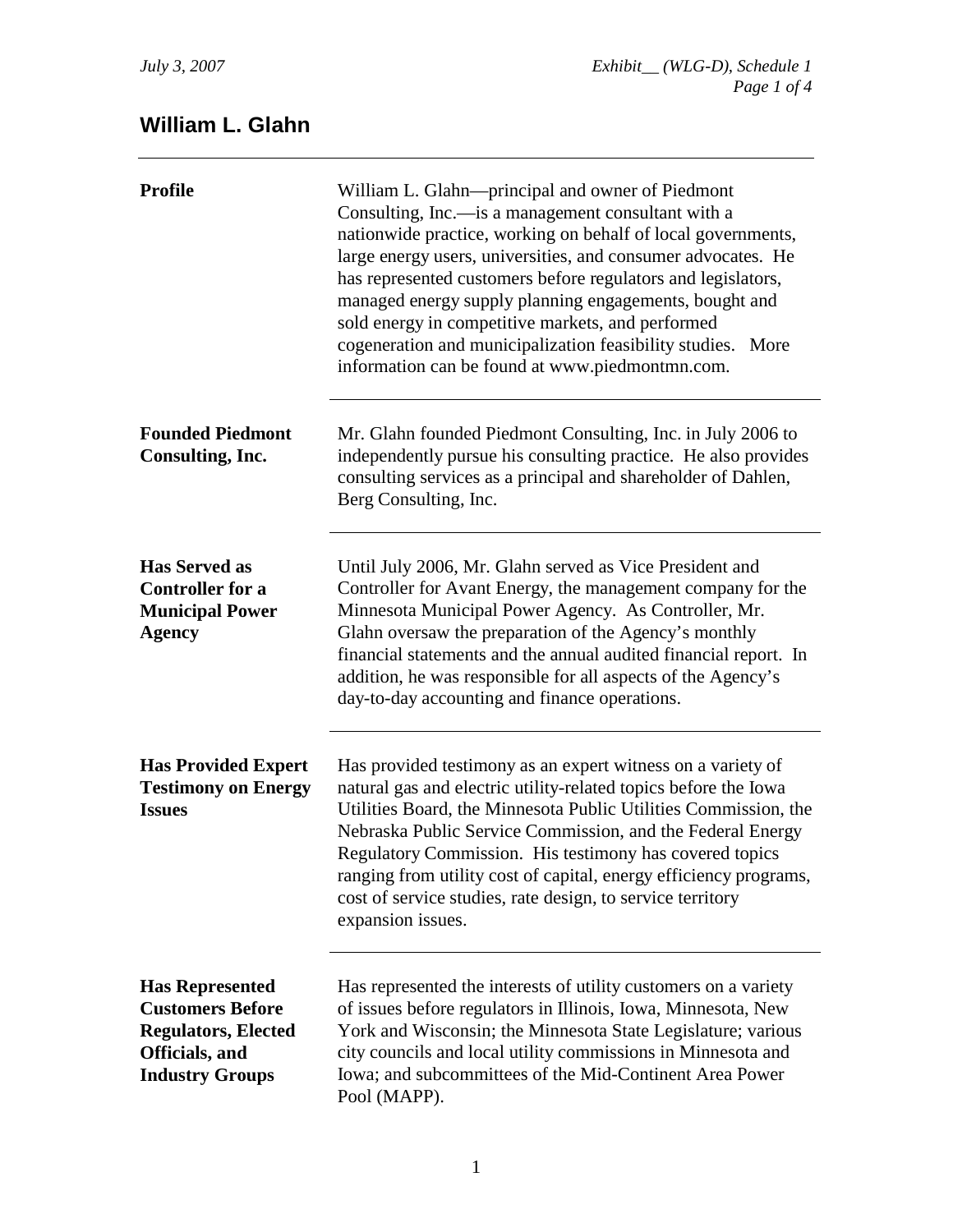| <b>Has Worked to</b><br><b>Develop New Electric</b><br><b>Generation Resources</b> | Has worked to develop new electric generation resources to<br>supply his clients' growing energy supply needs. Some<br>examples include the following projects:                                                                                                                               |
|------------------------------------------------------------------------------------|-----------------------------------------------------------------------------------------------------------------------------------------------------------------------------------------------------------------------------------------------------------------------------------------------|
|                                                                                    | Has participated in the development of two cogeneration<br>facilities, for Yale University (22 MW, on-line in 1998) and<br>the University of Connecticut (25 MW, on-line in 2005).                                                                                                            |
|                                                                                    | Has also served as project manager for the initial development<br>of two conventional, natural gas-fueled power plants for the<br>Minnesota Municipal Power Agency: Minnesota River Station<br>in Chaska (49 MW, on-line in 2001) and the Faribault Energy<br>Park (150 MW, on-line in 2005). |
| <b>Has Bought and Sold</b><br><b>Energy in Competitive</b><br><b>Markets</b>       | Has developed an understanding of competitive energy markets<br>in assisting numerous clients to buy and sell energy. Some<br>examples are as follows:                                                                                                                                        |
|                                                                                    | For the University of Maine System, purchased natural gas for<br>the Orono and Southern Maine campuses.                                                                                                                                                                                       |
|                                                                                    | For IBM, Mr. Glahn conducted competitive retail electricity<br>procurements, which included drafting RFP's, analyzing bids,<br>and making supplier recommendations throughout the United<br>States.                                                                                           |
|                                                                                    | For the Minnesota Municipal Power Agency, Mr. Glahn has<br>negotiated and arranged a number of short-term and long-term,<br>wholesale electricity purchases and sales.                                                                                                                        |
| <b>Has Performed Cost</b><br>of Service and Rate<br><b>Design Studies</b>          | Has performed cost of service and rate design studies for a<br>number of public- and private-sector clients:                                                                                                                                                                                  |
|                                                                                    | Managed a class cost of service and rate design engagement for<br>the City of Melrose (MN) Public Utilities. The resulting rate<br>structure represented the first major overhaul of rates in more<br>than a decade.                                                                          |
|                                                                                    | Calculated cost-based electric and steam billing rates and wrote<br>the manual on how the University of North Carolina at Chapel<br>Hill should calculate rates in the future.                                                                                                                |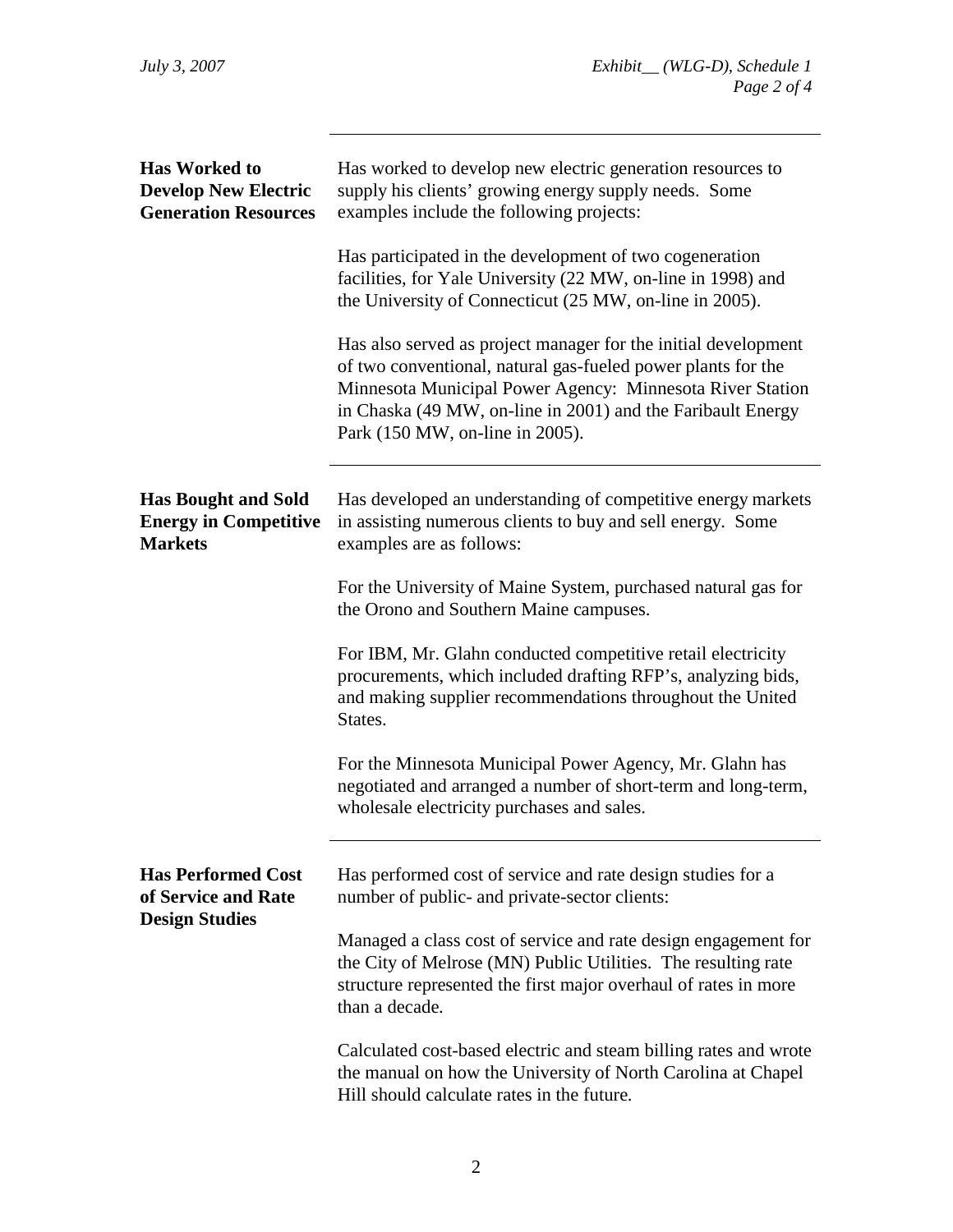|                                                                          | Performed a functional cost allocation analysis for the United<br>Power Association (now Great River Energy).                                                                                                                                                                                                                                                                    |
|--------------------------------------------------------------------------|----------------------------------------------------------------------------------------------------------------------------------------------------------------------------------------------------------------------------------------------------------------------------------------------------------------------------------------------------------------------------------|
| <b>Has Studied Electric</b><br><b>Utility</b><br><b>Municipalization</b> | Studied the feasibility of forming municipally owned electric<br>utilities for the cities of Emmetsburg and Everly, Iowa. Based<br>on these studies, in August 2002, the City of Emmetsburg<br>voted to form an electric utility and was joined by the City of<br>Everly in December 2002. The City of Everly is currently<br>pursuing its case before the Iowa Utilities Board. |
|                                                                          | Studied municipalization on behalf of the Suburban Rate<br>Authority, a group of cities located in the seven-county Metro<br>region in Minnesota.                                                                                                                                                                                                                                |
| <b>Has Managed CIP</b><br>and Green Power<br><b>Programs</b>             | Was involved in the management of MMPA's Conservation<br>Improvement Program (CIP) and Green Power program from<br>2004 to 2006.                                                                                                                                                                                                                                                 |
| <b>Papers and</b><br><b>Presentations</b>                                | Has presented papers at the 1998 International District Energy<br>Association (IDEA) College/University Conference and at the<br>1998 Association of Higher Education Facilities Officers<br>(APPA) Education Conference and Annual Meeting.                                                                                                                                     |
|                                                                          | Has also spoken on energy industry restructuring issues at<br>regional APPA annual meetings and before state industrial user<br>groups.                                                                                                                                                                                                                                          |
| <b>Avant Energy/</b><br>Dahlen, Berg & Co.<br><b>Experience</b>          | In his twelve-year career with Avant Energy/Dahlen, Berg $\&$<br>Co., Mr. Glahn has held a series of positions with increasing<br>responsibility:                                                                                                                                                                                                                                |
|                                                                          | Consultant<br>1995-1996<br>Project Manager<br>1996-1999<br>Vice President & Principal<br>1999-2002<br>Manager of Dahlen, Berg Consulting, Inc.<br>2002-2005<br>2005-2006<br>Vice President & Controller<br>2006-<br>Principal                                                                                                                                                    |